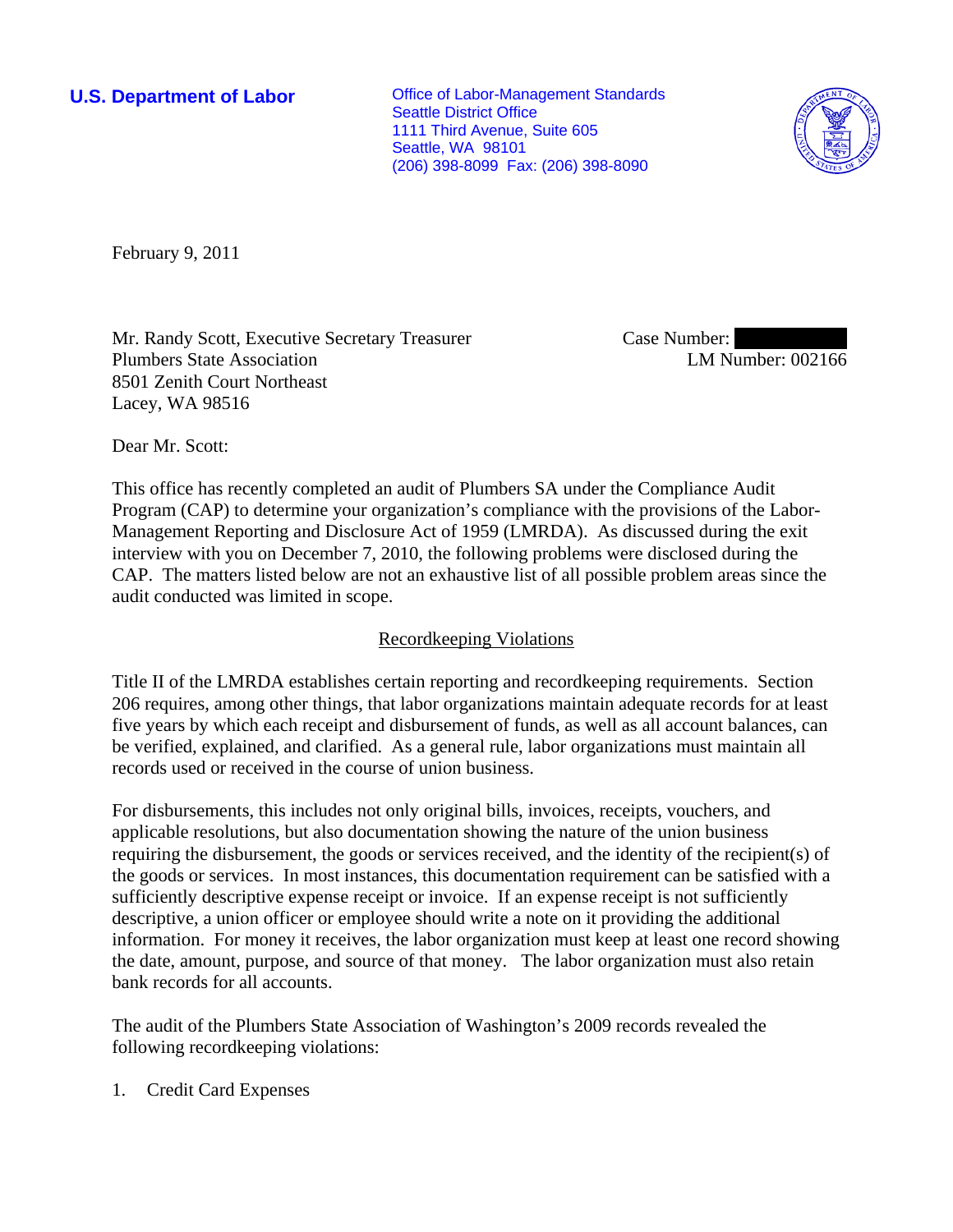The Washington State Association did not retain adequate documentation for credit card expenses incurred by union officers and employees. A 2-month sample of credit card expenses revealed that the union did not retain at least 52 receipts totaling \$3,323.26.

As previously noted above, labor organizations must retain original receipts, bills, and vouchers for all disbursements. The president and treasurer (or corresponding principal officers) of your union, who are required to sign your union's LM report, are responsible for properly maintaining union records.

#### 2. Meal Expenses

The Washington State Association did not require officers and employees to submit itemized receipts for meal expenses. A 2-month sample of credit card expenses revealed that at least 31 meal receipts totaling at least \$1,719.71 were not itemized. The union must maintain itemized receipts provided by restaurants to officers and employees. These itemized receipts are necessary to determine if such disbursements are for union business purposes and to sufficiently fulfill the recordkeeping requirement of LMRDA Section 206.

Based on your assurance that the Washington State Association will retain adequate documentation in the future, OLMS will take no further enforcement action at this time regarding the above violations.

# Reporting Violation

Failure to File Bylaws

The audit disclosed a violation of LMRDA Section 201(a), which requires that a union submit a copy of its revised constitution and bylaws with its LM report when it makes changes to its constitution or bylaws. The Washington State Association amended its constitution and bylaws in 2008, but did not file a copy with its LM report for that year. The Washington State Association has now filed a copy of its constitution and bylaws.

# Other Violation

The audit disclosed the following other violation:

#### Inadequate Bonding

The audit revealed a violation of LMRDA Section 502 (Bonding), which requires that union officers and employees be bonded for no less than 10 percent of the total funds those individuals or their predecessors handled during the preceding fiscal year.

The Washington State Association's officers and employees are currently bonded for \$450,000, but they must be bonded for at least \$483,643. The State Association should obtain adequate bonding coverage for its officers and employees immediately. Please provide proof of bonding